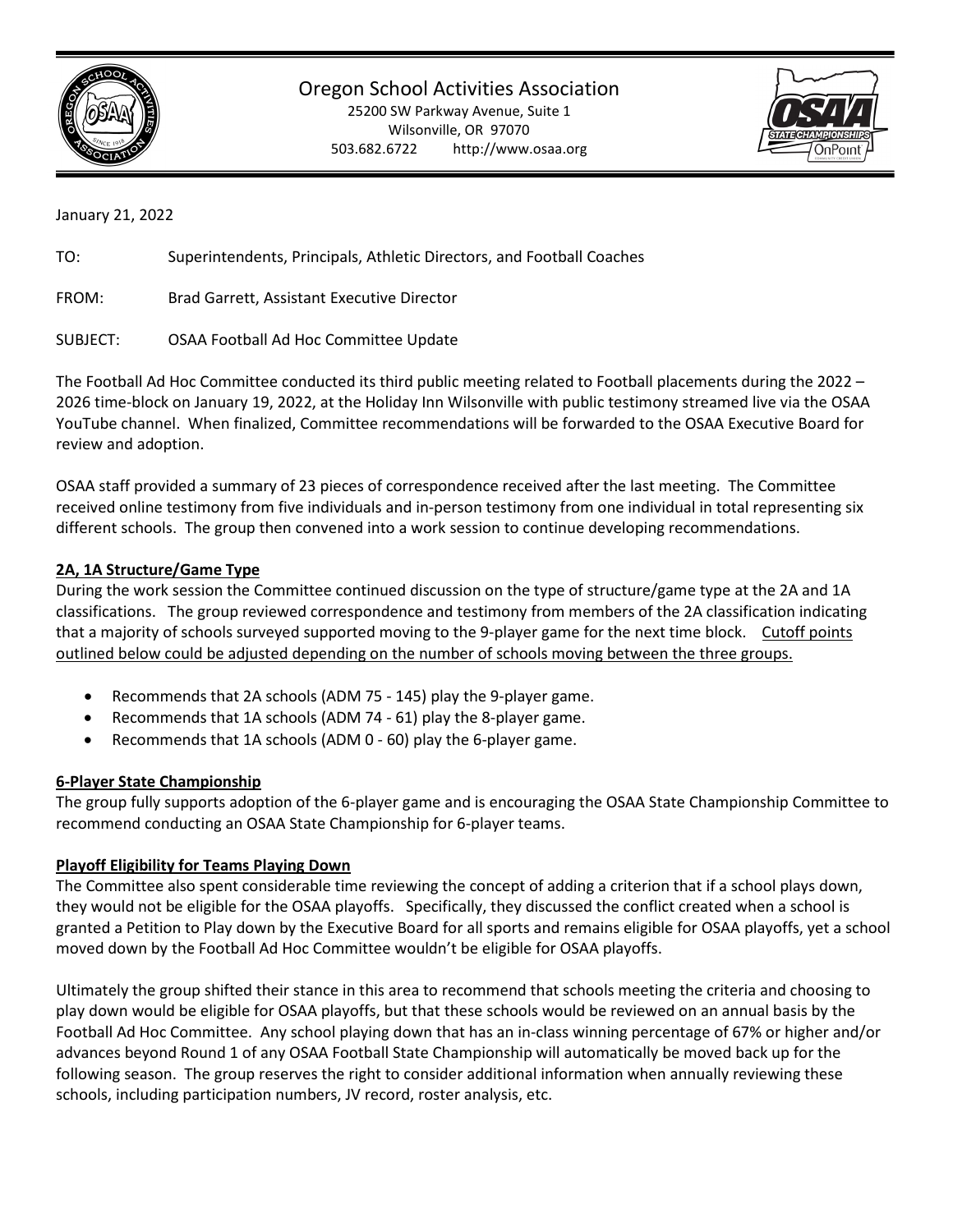## **Criteria for Schools Requesting to Play at a Lower Classification**

The Committee also discussed criteria that will be used to evaluate teams that have requested to play at a lower classification. Schools would be categorized in two different ways – those requesting a lower classification for the first time and those previously playing at a lower classification requesting to remain there.

| Schools requesting a lower classification for the first<br>time must have had a 2-year in-class winning<br>percentage below 22%.<br>Ashland<br>Harrisburg<br>Parkrose<br>Phoenix<br>Southridge                                                                                                                                                                                                                                                  | Schools previously playing at a lower classification<br>requesting to remain there must have had a 2-year in-<br>class winning percentage of less than 67% and have<br>not won an OSAA playoff game.<br><b>Forest Grove</b><br>Glide<br>Milwaukie<br>Neah-Kah-Nie<br>Riverside<br><b>Rogue River</b><br>Sheridan<br>South Eugene<br>Umatilla<br>Willamette<br>Woodburn |
|-------------------------------------------------------------------------------------------------------------------------------------------------------------------------------------------------------------------------------------------------------------------------------------------------------------------------------------------------------------------------------------------------------------------------------------------------|------------------------------------------------------------------------------------------------------------------------------------------------------------------------------------------------------------------------------------------------------------------------------------------------------------------------------------------------------------------------|
| Schools eligible to request a lower classification<br>because they have had a 2-year in-class winning<br>percentage below 22% (January 31 deadline).<br>Central Linn<br>Cleveland<br>Cottage Grove<br><b>Crescent Valley</b><br>Culver<br>Douglas<br><b>Grants Pass</b><br>Gresham<br>La Salle Prep<br>Molalla<br>Newport<br><b>North Marion</b><br>Oakridge<br>Ontario<br>Oregon City<br><b>Pleasant Hill</b><br>Reedsport<br>Taft<br>Vernonia | Schools previously playing at a lower classification<br>eligible to request to remain there because they have<br>had a 2-year in-class winning percentage of less than<br>67% and have not won an OSAA playoff game.<br>Creswell<br>Enterprise<br>Gold Beach<br>Junction City<br>North Eugene<br>Philomath                                                             |

# **Draft League/Special District Configurations by Classification**

Attached are the draft league/special district configurations by classification currently supported by the Committee. Schools who have requested and meet the criteria above have been placed accordingly. Schools meeting the criteria have until Monday, January 31 to notify the OSAA of their intent for the new time block.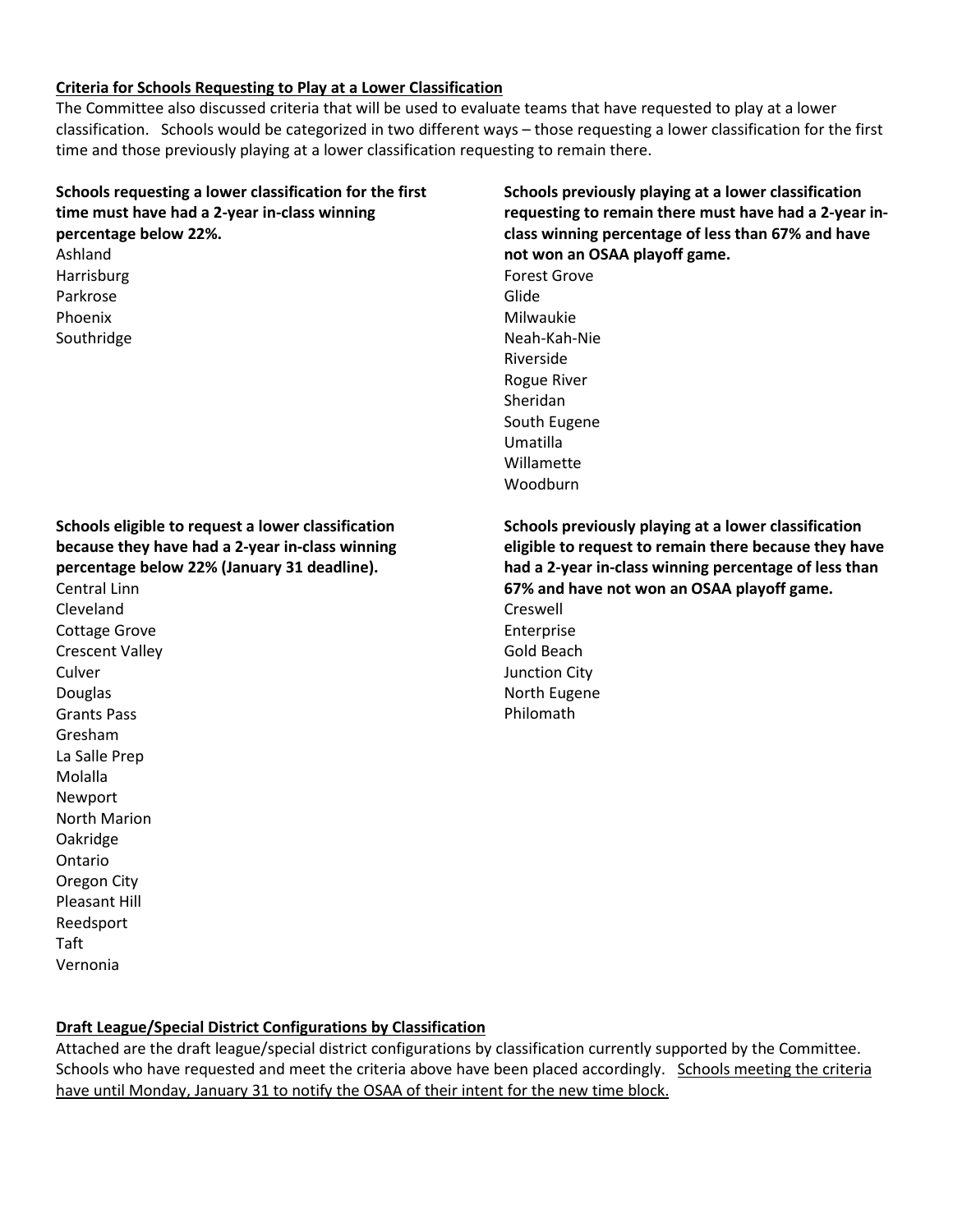### **Additional Topics Discussed**

The Committee is requesting feedback on the following topics prior to its next meeting.

- OSAA State Championship bracket sizes and allocations at each classification.
- The concept of allowing 10 weeks to play 9 games. This would allow additional flexibility with scheduling considering the large number of odd numbered leagues, ease the burden on officials by spreading the same number of games over a longer period of time, help with transportation issues, and allow for medical or environmental cancellations to be rescheduled.
	- o Example A Start One Week Earlier (using Fall 2022 dates):
		- First Practice Date for Football Monday, August 8
		- **First Jamboree Date for Football Thursday, August 18**
		- **First Contest Date for Football Thursday, August 25**
	- o Example B End One Week Later (using Fall 2022 dates):
		- Cutoff Date for Football Saturday, November 5
		- 5A-1A Finals for Football Saturday, December 3
		- 6A Final for Football Saturday, December 10
- Restructuring the 6A Football Championships.
	- $\circ$  Example A: 16-Team Bracket with 1 or 2 qualifiers from each special district and the remainder of the bracket filled by rankings. Allow non-playoff teams to play an Endowment Bowl Game.
	- o Example B: 16-Team Bracket with 1 or 2 qualifiers from each special district and the remainder of the bracket filled by rankings. The #17-#32 ranked teams would have a separate consolation bracket championship. Allow non-playoff teams to play an Endowment Bowl Game.
	- o Example C: Eight-team Open Division Bracket using the top eight 6A teams in the rankings. The 6A schools ranked #9-32 would play in the 24-Team 6A Bracket with teams ranked #9-16 receiving a firstround bye. The top eight teams would receive a bye into the 2nd round.

The OSAA staff will provide a committee update, like this one, to all superintendents, principals, athletic directors, and football coaches following each meeting. The Committee roster, charge, and any additional committee information is available a[t http://www.osaa.org/governance/committees.](http://www.osaa.org/governance/committees)

Written suggestions and proposals should be emailed to the OSAA at [bradg@osaa.org.](mailto:bradg@osaa.org) Any communication received by the OSAA will be shared with all committee members for review and discussion.

**The next public meeting of the Ad Hoc Football Committee is Wednesday, Feb 2, 2022, at 9 a.m.** The meeting will be conducted at the **Holiday Inn Wilsonville.** The general format for the meeting will be for the Committee to receive public testimony followed by a closed work session.The Committee appreciates your support and encourages your participation in this process. Please contact Brad Garrett [\(bradg@osaa.org\)](mailto:bradg@osaa.org) at the OSAA if you have any questions.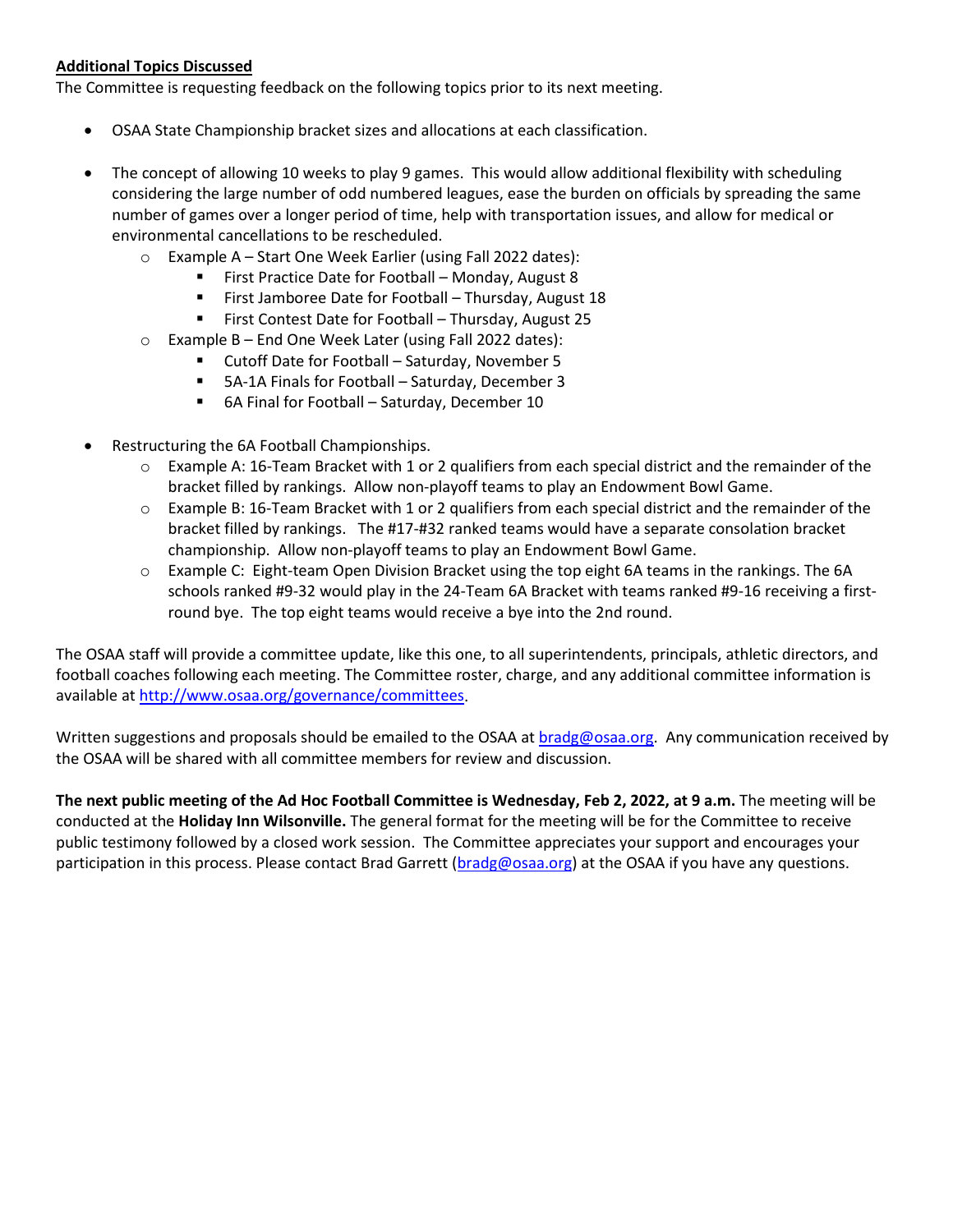#### **OSAA Football Ad Hoc Advisory Proposed 2022-2026 Alignments (as of 1/20/2022)**

| 6A                                                                       | 45                      | 5Α                                 | 32   | 4Α                                         | 34  |  |
|--------------------------------------------------------------------------|-------------------------|------------------------------------|------|--------------------------------------------|-----|--|
| $1005+$                                                                  |                         | 1004-608                           |      | 607-311                                    |     |  |
| 6A-1 - Portland Interscholsatic                                          | 9                       | 5A-1 - Northwest Oregon Conference | 9    | 4A-1 - Cowapa League                       | 6   |  |
| Benson Techmen                                                           | 691                     | Canby Cougars                      | 957  | Astoria Fishermen                          | 398 |  |
| <b>Cleveland Warriors</b>                                                | 1219                    | <b>Centennial Eagles</b>           | 1034 | Milwaukie / Arts Academy Mustangs (5A)     | 796 |  |
| Franklin Lightning                                                       | 1376                    | Forest Grove Vikings (6A)          | 1086 | Scappoose Indians                          | 501 |  |
| <b>Grant Generals</b>                                                    | 1314                    | <b>Hillsboro Spartans</b>          | 769  | Seaside Seagulls                           | 313 |  |
| Jefferson Democrats                                                      | 444                     | <b>Hood River Valley Eagles</b>    | 883  | St. Helens Lions                           | 598 |  |
| Lincoln Cardinals                                                        | 1190                    | La Salle Prep Falcons              | 514  | <b>Tillamook Cheesemakers</b>              | 454 |  |
| <b>McDaniel Mountain Lions</b>                                           | 718                     | Putnam Kingsmen                    | 872  |                                            |     |  |
| Roosevelt Roughriders                                                    | 705                     | Southridge Skyhawks (6A)           | 1073 | 4A-2 - Tri-Valley Conference               | 7.  |  |
| <b>Wells Guardians</b>                                                   | 1152                    | <b>Wilsonville Wildcats</b>        | 906  | <b>Crook County Cowboys</b>                | 603 |  |
|                                                                          |                         |                                    |      | Estacada Rangers                           | 362 |  |
| 6A-2 - Metro League                                                      | 6                       | 5A-2 - Midwestern League           | 8    | <b>Gladstone Gladiators</b>                | 440 |  |
| Aloha Warriors                                                           | 1235                    | Churchill Lancers                  | 711  | <b>Madras White Buffaloes</b>              | 418 |  |
| <b>Beaverton Beavers</b>                                                 | 1038                    | <b>Crater Comets</b>               | 874  | Molalla Indians                            | 518 |  |
| Jesuit Crusaders                                                         | 960                     | Eagle Point Eagles                 | 704  | Parkrose Broncos (5A)                      | 533 |  |
| <b>Mountainside Mavericks</b>                                            | 1422                    | North Eugene Highlanders           | 652  | The Dalles Riverhawks                      | 511 |  |
| <b>Sunset Apollos</b>                                                    | 1600                    | Springfield Millers                | 874  |                                            |     |  |
| <b>Westview Wildcats</b>                                                 | 1848                    | South Eugene Axe (6A)              | 1101 | 4A-3 - Oregon West Conference              | 7.  |  |
|                                                                          |                         | <b>Thurston Colts</b>              | 919  | <b>Cascade Cougars</b>                     | 514 |  |
| <b>6A-3 - Pacific Conference</b>                                         | 6                       | Willamette Wolverines (6A)         | 1035 | Newport Cubs                               | 354 |  |
| Century Jaguars                                                          | 1077                    |                                    |      | <b>North Marion Huskies</b>                | 393 |  |
| Glencoe Crimson Tide                                                     | 1026                    | 5A-3 - Mid-Willamette Conference   | 9    | <b>Philomath Warriors</b>                  | 335 |  |
| Liberty Falcons                                                          | 1054                    | <b>Central Panthers</b>            | 660  | <b>Stayton Eagles</b>                      | 499 |  |
| <b>McMinnville Grizzlies</b>                                             | 1414                    | <b>Corvallis Spartans</b>          | 766  | <b>Sweet Home Huskies</b>                  | 443 |  |
| <b>Newberg Tigers</b>                                                    | 1077                    | <b>Crescent Valley Raiders</b>     | 619  | Woodburn Bulldogs (5A)                     | 870 |  |
| Sherwood Bowmen                                                          | 1209                    | <b>Dallas Dragons</b>              | 616  |                                            |     |  |
|                                                                          |                         | <b>Lebanon Warriors</b>            | 643  | 4A-4 - Sky-Em League                       | 5.  |  |
| 6A-4 - Mt. Hood Conference                                               | 8                       | <b>McKay Scots</b>                 | 1304 | <b>Cottage Grove Lions</b>                 | 520 |  |
| <b>Barlow Bruins</b>                                                     | 1280                    | Silverton Foxes                    | 910  | Junction City Tigers                       | 378 |  |
| <b>Central Catholic Rams</b>                                             | 609                     | South Albany Red Hawks             | 998  | <b>Marist Catholic Spartans</b>            | 323 |  |
| <b>Clackamas Cavaliers</b>                                               | 1930                    | West Albany Bulldogs               | 910  | <b>Marshfield Pirates</b>                  | 507 |  |
| David Douglas Scots                                                      | 1587                    |                                    |      | North Bend Bulldogs                        | 530 |  |
| Gresham Gophers                                                          | 992                     | 5A-4 - Intermountain Conference    | 6    |                                            |     |  |
| <b>Nelson Hawks</b>                                                      | <b>NEW</b>              | <b>Bend Lava Bears</b>             | 814  | 4A-5 - Skyline Conference                  | 5.  |  |
| <b>Reynolds Raiders</b>                                                  | 1612                    | Caldera Wolfpack                   | 900  | Ashland Grizzlies (5A)                     | 675 |  |
| <b>Sandy Pioneers</b>                                                    | 974                     | Mountain View Cougars              | 890  | <b>Henley Hornets</b>                      | 502 |  |
|                                                                          |                         | <b>Redmond Panthers</b>            | 804  | <b>Hidden Valley Mustangs</b>              | 374 |  |
| 6A-5 - Three Rivers League                                               | 6                       | <b>Ridgeview Ravens</b>            | 753  | Klamath Union Pelicans                     | 470 |  |
| Lake Oswego Lakers                                                       | 927                     | Summit Storm                       | 934  | Mazama Vikings                             | 461 |  |
| Lakeridge Pacers                                                         | 886                     |                                    |      |                                            |     |  |
| Oregon City Pioneers                                                     | 1531                    |                                    |      | 4A-6 - Greater Oregon League               | 4   |  |
| <b>Tigard Tigers</b>                                                     | 1316                    |                                    |      | <b>Baker Bulldogs</b>                      | 359 |  |
| <b>Tualatin Timberwolves</b>                                             | 1408                    |                                    |      | La Grande Tigers                           | 433 |  |
| West Linn Lions                                                          | 1406                    |                                    |      | <b>Ontario Tigers</b>                      | 364 |  |
|                                                                          |                         |                                    |      | Pendleton Buckaroos / Griswold / Nixyaawii | 615 |  |
|                                                                          |                         |                                    |      |                                            |     |  |
| 6A-6 - Central/Southwest Valley Conference<br><b>Grants Pass Cavemen</b> | 10 <sub>1</sub><br>1105 |                                    |      |                                            |     |  |
|                                                                          |                         |                                    |      |                                            |     |  |
| <b>McNary Celtics</b><br>North Medford Black Tornado                     | 1413<br>1242            |                                    |      |                                            |     |  |
|                                                                          | 1068                    |                                    |      |                                            |     |  |
| North Salem Vikings                                                      |                         |                                    |      |                                            |     |  |
| Roseburg Indians<br>Sheldon Irish                                        | 1161                    |                                    |      |                                            |     |  |
|                                                                          | 1013                    |                                    |      |                                            |     |  |
| South Medford Panthers                                                   | 1274                    |                                    |      |                                            |     |  |
| South Salem Saxons                                                       | 1451                    |                                    |      |                                            |     |  |
| Sprague Olympians                                                        | 1287                    |                                    |      |                                            |     |  |
| West Salem Titans                                                        | 1238                    |                                    |      |                                            |     |  |